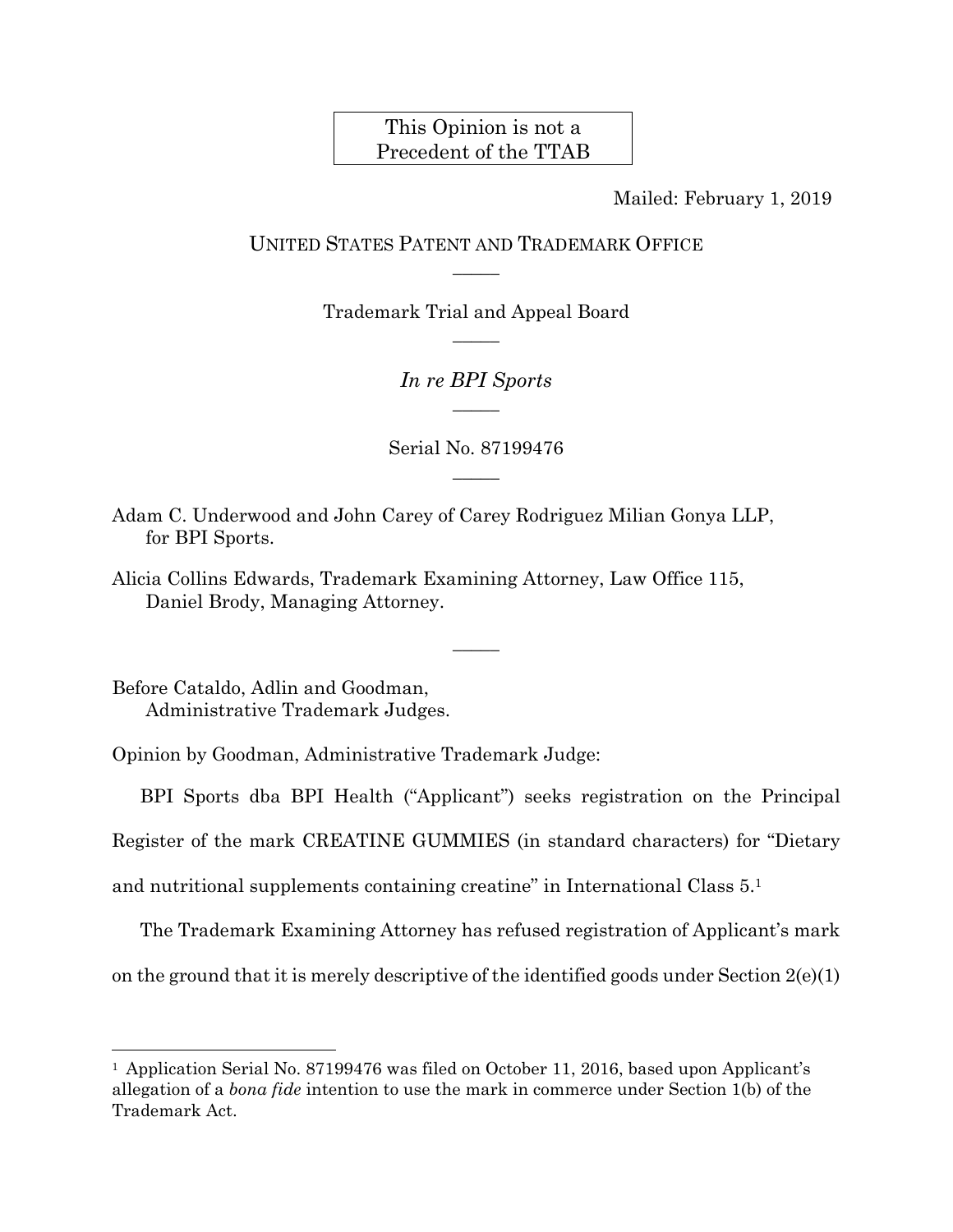of the Trademark Act, 15 U.S.C. § 1052(e)(1). When the refusal was made final, Applicant appealed and requested reconsideration. After the Examining Attorney denied the request for reconsideration, the appeal was resumed. We affirm the refusal to register.

I. Legal Standard

Section 2(e)(1) of the Trademark Act, 15 U.S.C.  $\S$  1052(e)(1), prohibits the registration of a mark which, when used on or in connection with the applicant's goods, is merely descriptive of them. "A term is merely descriptive if it immediately conveys knowledge of a quality, feature, function, or characteristic of the goods or services with which it is used." *In re Chamber of Commerce of the U.S*., 675 F.3d 1297, 102 USPQ2d 1217, 1219 (Fed. Cir. 2012) (quoting *In re Bayer AG*, 488 F.3d 960, 82 USPQ2d 1828, 1831 (Fed. Cir. 2007)); *see also In re Gyulay*, 820 F.2d 1216, 3 USPQ2d 1009, 1009 (Fed. Cir. 1987). Descriptiveness is analyzed in relation to an applicant's identified goods, "the context in which the [term] is being used, and the possible significance that the term would have to the average purchaser of the goods because of the manner of its use or intended use"; that a term may have other meanings in different contexts is not controlling. *In re Bayer,* 82 USPQ2d at 1831. Descriptiveness is not considered in the abstract. *Id*. The question is whether someone who knows what the goods are will understand the term to convey information about them. *DuoProSS Meditech Corp. v. Inviro Medical Devices Ltd*., 695 F.3d 1247, 103 USPQ2d 1753, 1757 (Fed. Cir. 2012).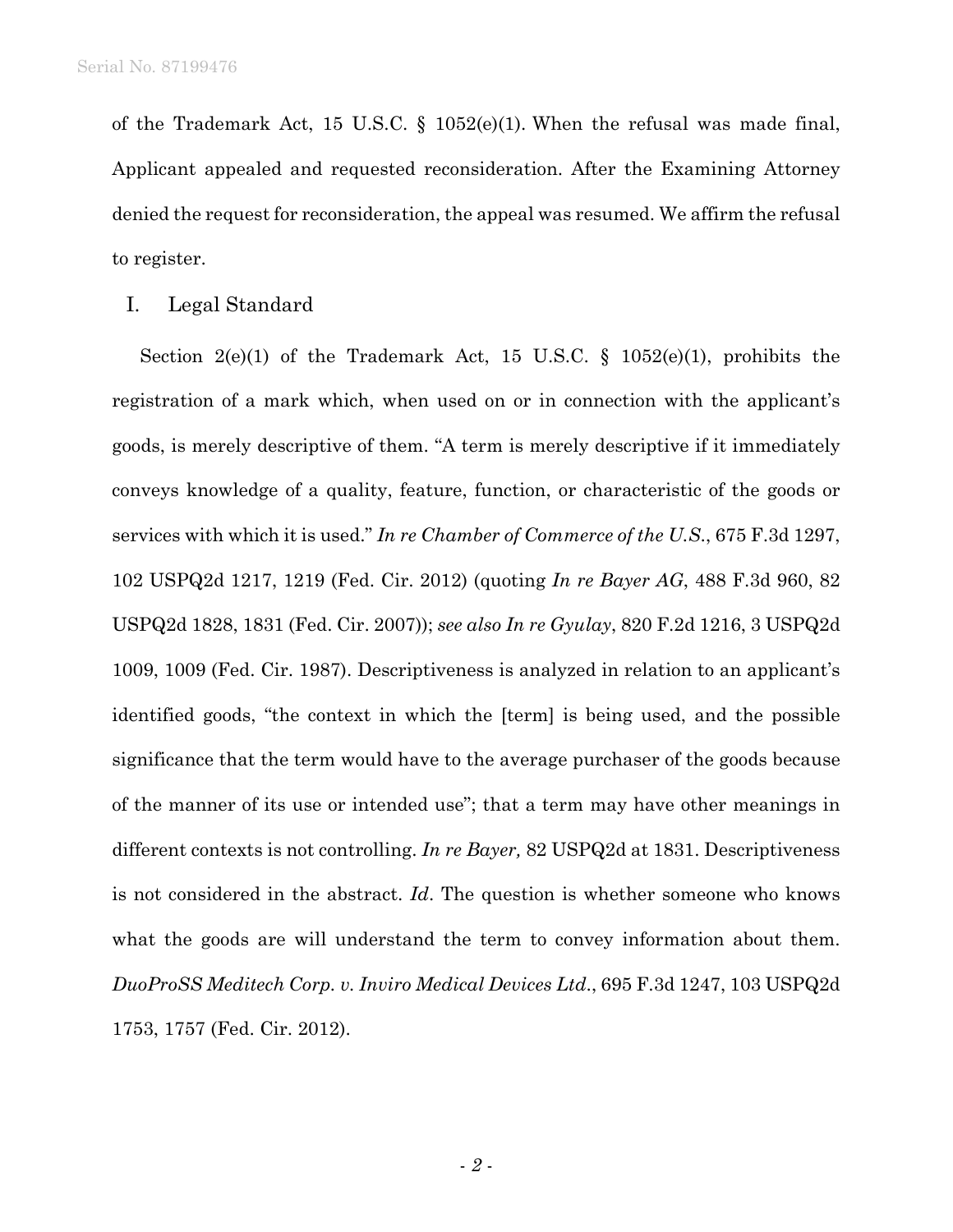When two or more merely descriptive terms are combined, the determination of whether the composite mark also has a merely descriptive significance turns on whether the combination of terms evokes a new and unique commercial impression. If each component retains its merely descriptive significance in relation to the goods, the combination results in a composite that is itself merely descriptive. *See, e.g., In re Oppedahl & Larson LLP*, 373 F.3d 1171, 71 USPQ2d 1370, 1372 & 1374 (Fed. Cir. 2004) (PATENTS.COM merely descriptive of computer software for managing a database of records that could include patents and for tracking the status of the records by means of the Internet).

## II. Arguments

The Examining Attorney argues that the composite term CREATINE GUMMIES requires no imagination, thought, or perception to discern that Applicant's goods are dietary and nutritional supplements in the form of gummies that contain creatine.

Applicant, on the other hand, argues that the composite CREATINE GUMMIES is too vague and nebulous to describe a significant feature or characteristic of the goods. Applicant contends that, at most, the term suggests "creative candies" which is not descriptive of the product. Applicant asserts that multi-stage reasoning is required to determine what the goods are and that the term CREATINE GUMMIES creates an effect of surprise in the mind of the consumer because gummies generally are candies for children and do not commonly contain creatine, which is harmful to children. Applicant also argues that the term is unique and incongruous because it is contradictory to the purpose of dietary and nutritional supplements.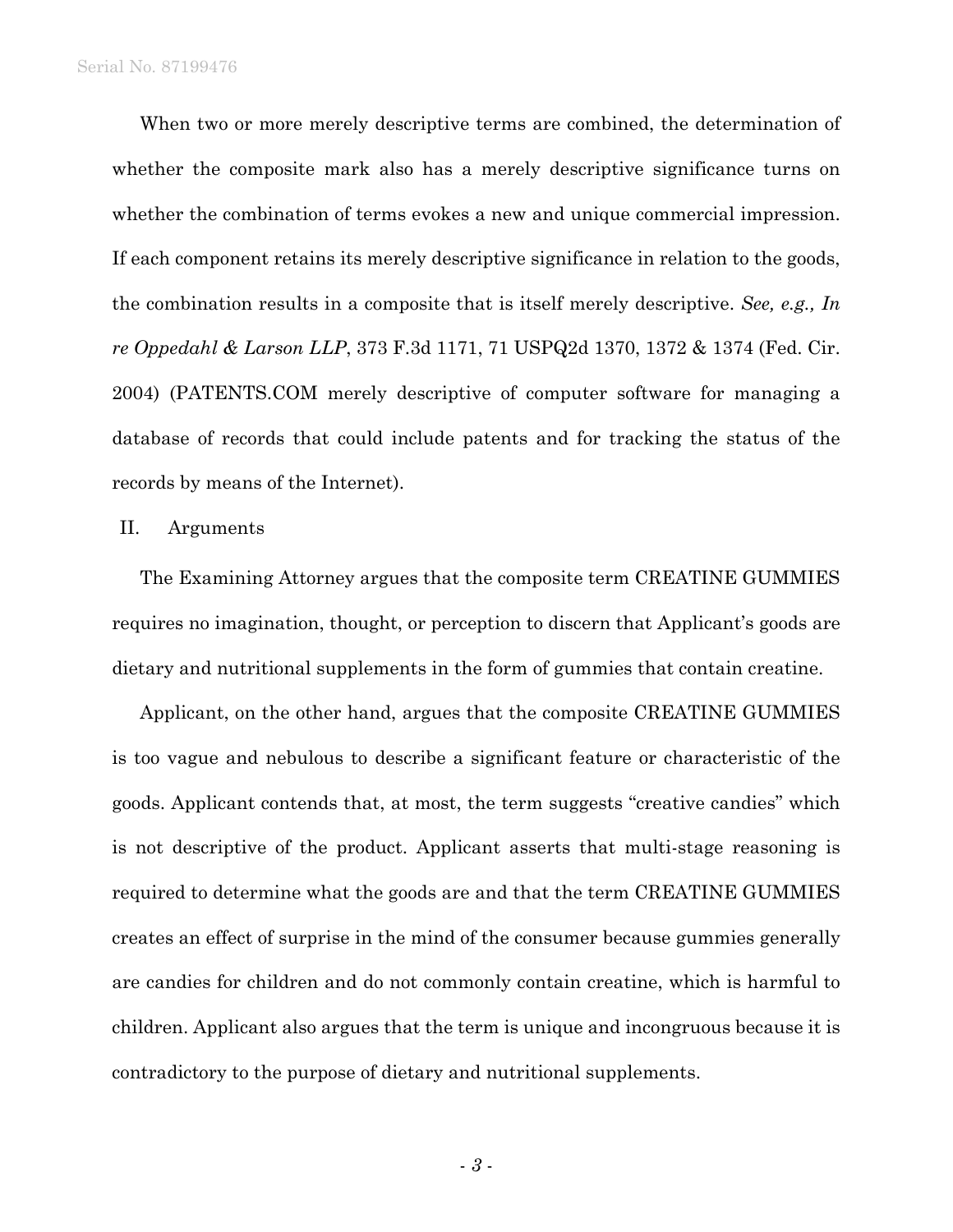III. Evidence

Applicant's goods are identified as "Dietary and nutritional supplements containing creatine." A dietary supplement is defined as "a product taken orally that contains one or more ingredients (such as vitamins or amino acids) that are intended to supplement one's diet and are not considered food." Merriam-Webster dictionary, merriam-webster.com.2 See also Wikipedia.com:

> A dietary supplement is intended to provide nutrients in order to increase the quantity of their consumption, or to provide non-nutrient chemicals which are claimed to have a biological beneficial effect. Supplements as generally understood include vitamins, fiber, minerals, fatty acids, or amino acids among other substances. July 19, 2017 Response to Office Action at 32, Dietary Supplement. Wikipedia.com.

Both Applicant and the Examining Attorney offered evidence regarding the

meaning of the terms gummy (gummi) or gummies, and creatine.

The definition of "gummy" in its adjective form:

Gummy 1 :viscous, sticky 2 a: consisting of or containing gum b: covered with gum

February 21, 2018 Request for Reconsideration, at 7. Merriam-Webster Dictionary, merriam-webster.com.

- 1. Of resembling, or of the consistency of gum
- 2. Covered with or clogged by gum
- 3. Exuding gum

 $\overline{a}$ 

<sup>2</sup> We take judicial notice of the dictionary definition of dietary supplement. The Board may take judicial notice of dictionary definitions, including online dictionaries that exist in printed format. *In re Cordua Rests. LP*, 110 USPQ2d 1227, 1229 n.4 (TTAB 2014), *aff'd, In re Cordua Rests., Inc*., 823 F.3d 594, 118 USPQ2d 1632 (Fed. Cir. 2016); *In re Red Bull GmbH*, 78 USPQ2d 1375, 1378 (TTAB 2006).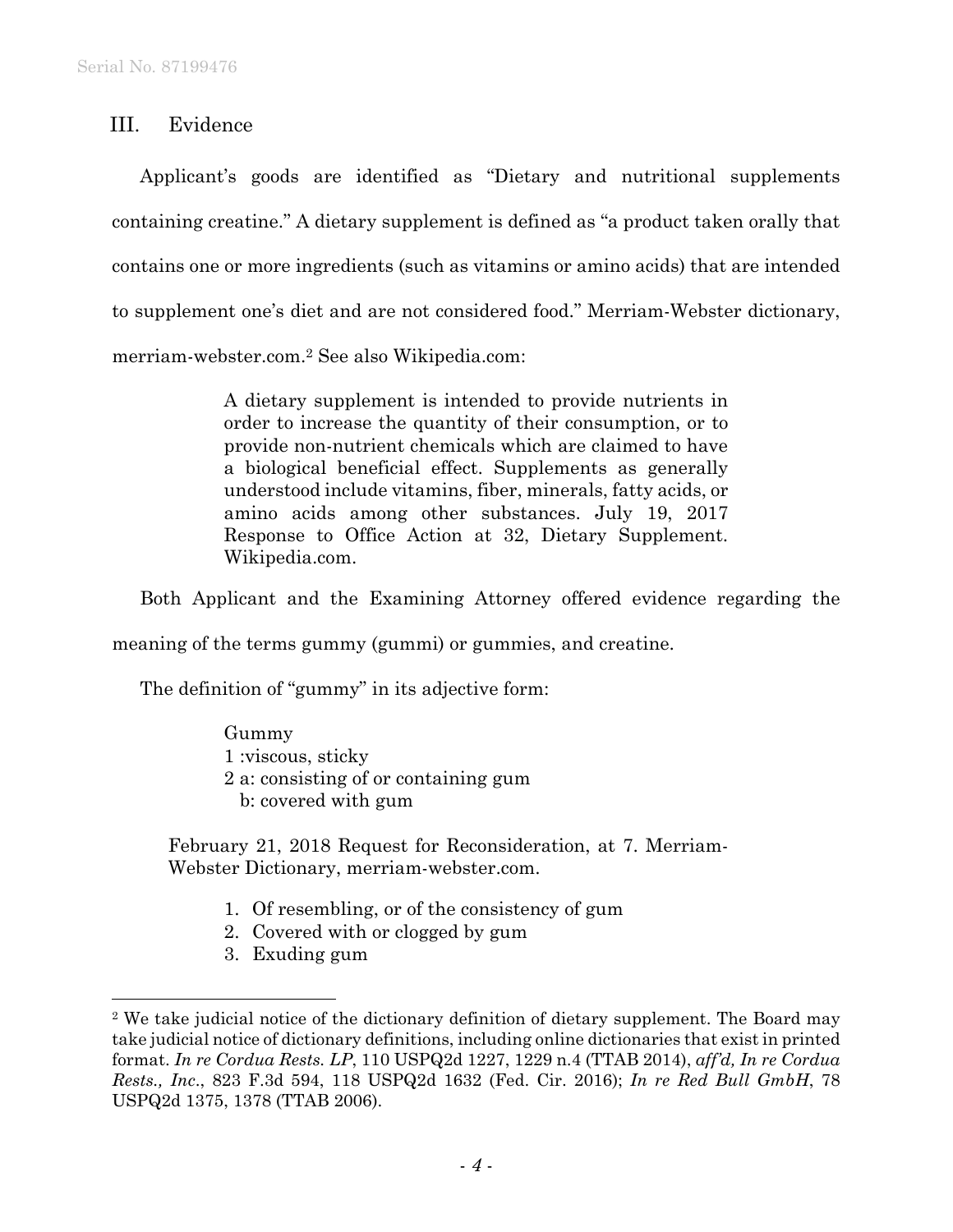July 19, 2017 Response to Office Action at 8-9. Random House Dictionary (2017), Dictionary.com.

The Examining Attorney submitted eight third-party registrations for dietary and nutritional supplements or vitamin supplements with disclaimers of the term "gummies." August 22, 2017 Office Action at 2-23. "Third-party registrations can be used in the manner of a dictionary definition to illustrate how a term is perceived in the trade or industry." *In re Box Solutions Corp*., 79 USPQ2d 1953, 1955 (TTAB 2006). Although not controlling, these registrations "may show that a particular term has descriptive significance as applied to certain goods or services." *Institut National Des Appellations D'Origine v. Vintners International Co*., 958 F.2d 1574, 22 USPQ2d 1190, 1196 (Fed. Cir. 1992) (third-party registrations found to be "persuasive evidence").

A Google search for "gummy supplements" included the following results:



Vitafusion Prenatal Vitamins, Gummies - 90 count \$6.99 from 25+ stores Also available nearby ★★★★★ (248)



Olly Restful Sleep, Gummies, Blackberry Zen - 50 gummies \$13.99 from 10+ stores Also available nearby ★★★★★ (94)



VitaFusion Multivitamin, Hair, Skin & Nails, Gummies, Natural \$10.99 from 10+ stores ★★★★★ (35)



Vitafusion Women's Daily Multivitamin Formula Gummy Vitamins. \$7.59 from 25+ stores Also available nearby



VitaFusion MultiVites G Vitamins for Adults, Ass 150 count \$9.71 from 20+ stores Also available nearby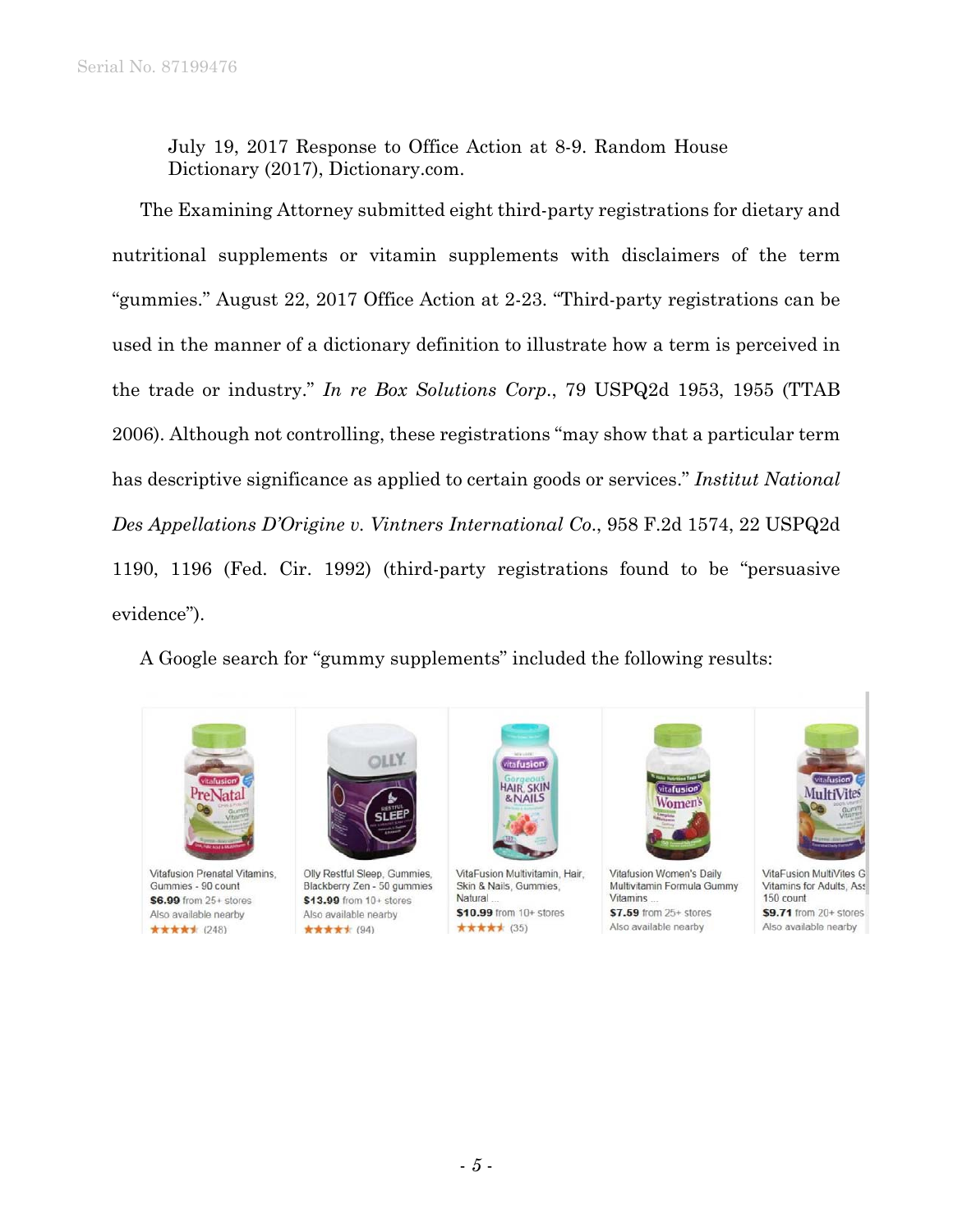l



January 20, 2017 Office Action at 2.

Search results for a Google image search for the term "gummies" returned results for candy as well as results for vitamin and nutritional supplements.3 The vitamins and supplements shown in the results include the following:



February 21, 2018 Request for Reconsideration at 15-16.

<sup>3</sup> As evidence of lack of descriptiveness, Applicant argues that "A Google Image search for "gummies" gives around 300 results with only approximately 25 related to adult nutritional supplements presented under the form of gummies, and only 1 within the first 50 results." But the placement of the results based on the search algorithm does not make the descriptive use of gummies or gummy for vitamins or supplements any less probative. The question is not how often a term is used descriptively in connection with uninvolved goods or services, but rather whether it is descriptive of the involved products or services.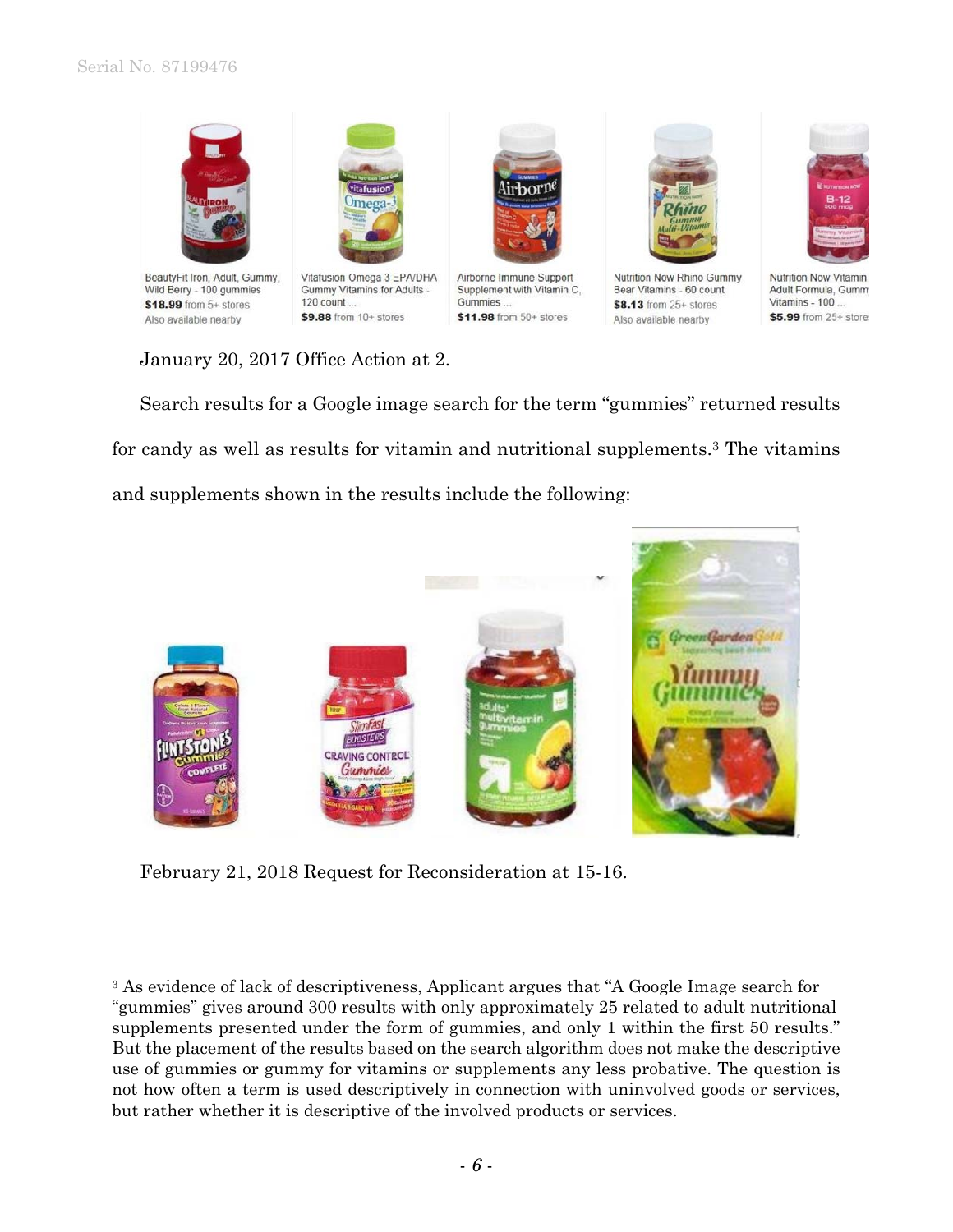

*Id*. at. 16-18.



*Id*. at 17-18.

A Wikipedia entry titled "Gummi Candies" includes a sub-section titled "Vitamin

Gummies:"

"There are also several multi-vitamin gummi bears, usually marketed for children, such as Flintstones Chewable Vitamins. These form of vitamins give off nutrients and protein for those that do not swallow pills or need various supplements to stay healthy. February 21, 2018 Request for Reconsideration at 22. wikipedia.com.

Excerpts from stories about gummy supplements include: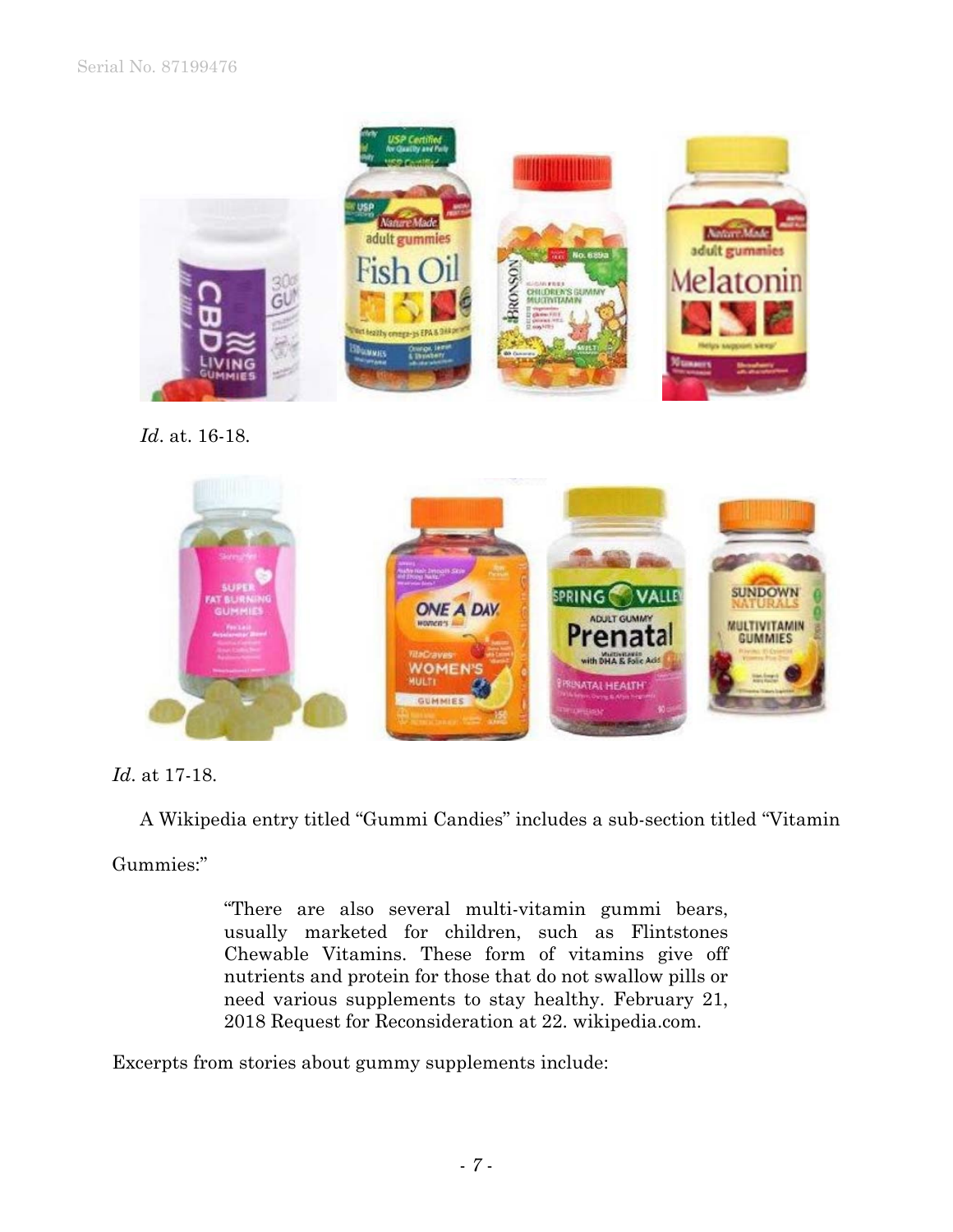These gummy supplements are loaded with good-for-yourtresses ingredients, such as biotin and vitamin C, and promise to plump skin and smooth strands. … Currently most gummies on the market do contain plenty of extra sugar to make them fun to eat. Kinonen, Sarah "What's the Deal with Gummy Supplements Are they Safe?," September 6, 2016, people.com. March 21, 2018 Denial of Reconsideration at 2-6.

While you may be too old to enjoy Flinstones Gummies vitamins, these adult-friendly versions are just as fun, tasty and colorful as their kid counterparts—and pack essential nturients grown-ups need.4 Nuñez, Alana, "The 5 Best Chewable Vitamins or Supplements for Adults," shape.com. March 21, 2018 Denial of Reconsideration at 8- 10.

[S]hoppers are looking to formats like gummies bcause they like taking vitamins and minerals in fun and easy delivery methods. … innovative delivery platorms such as gummies … provide an appreciated departure from consumers' routine. . .. To meet the needs of consumers seeking clean label gummies, MegaFood is on the path to creating its own line of gummy supplements. Olivo, Lisa "Focus on Gummy Supplements," June 29, 2017, nutriceuticalsworld.com. March 21, 2018 Denial of Reconsideration at 12-22.

The most concerning factors about gummy vitamins is that with any candy-like supplement, there is a risk of overconsumption … The desire for companies to make them taste more like candy, makes it harder to pack an effective amount of vitamins and minerals into the gummies. "Do Gummy Vitamins Actually Work? 3 Nutritionists Hash it Out." April 10, 2015, updated December 6, 2017, Teen Vogue, huffingtonpost.com. March 21, 2018 Denial of Reconsideration at 22-24.

Articles regarding creatine supplements: 5

 $\overline{a}$ 

<sup>4</sup> The products listed include: NatureMade Calcium Adult Gummies, One a Day Women's VitaCraves Gummies, and Hydroxycut Gummies.

<sup>5</sup> Both the Examining Attorney and Applicant submitted articles discussing creatine supplements. Although Applicant did not include the URL and date for two of the Internet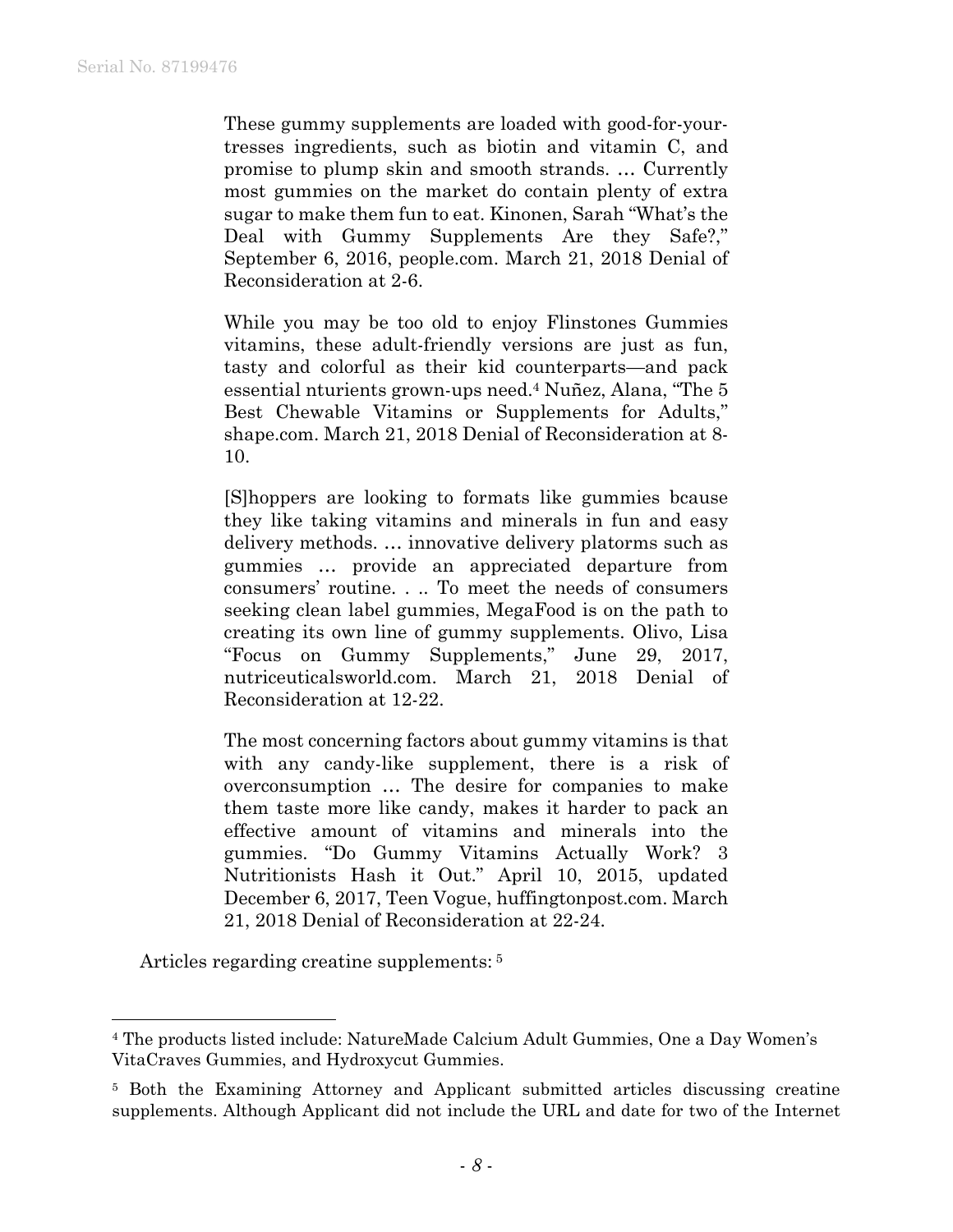1

Those involved in the bodybuilding/strength training world – trainers and athletes alike – would know the importance of proper supplementation. One of the more successful supplements to hit the shelves would be creatine. In its various forms … creatine has been recognized by the scientific community and the hard training athlete as a product that delivers on its promise of improved strength and enhanced muscle size. Robson, David, "Creatine Why Use It? Scientific Support to Back its Benefits," last updated January 2016, bodybuilding.com. January 20, 2017 Office Action at 4.

Creatine supplements are commonly used by athletes because of their effectiveness in high-intensity training. People take creatine because it allows the body to produce more energy, and with more energy you can lift one or two more reps or 5 more pounds and your muscles will get bigger and stronger. Nordqvist, Joseph, "Creatine: What are the Benefits and Health Risks?" November 1, 2016, medicalnewstoday.com. January 20, 2017 Office Action at 3, 5.6

Creatine is an amino acid that is produced by your body, and it is also found in dietary sources … Creatine supplements are used by body builders and competitive athletes to help them increase lean muscle mass and enhance performance. Pritchard, Joseph, "Is Creatine a Safe Supplement for Teenagers," October 3, 2017, livestrong.com. February 21, 2018 Request for Reconsideration at 25-26.

Creatine is an amino acid that may help athletes build lean muscle mass. Although the University of Maryland Medical Center states that creatine supplements are generally safe when taken properly, you should consult your doctor before taking creatine. Mitchell, Stephanie, "Does Creatine Help You Get Ripped Abs?" September 11, 2017. February 21, 2018 Request for Reconsideration at 28- 29.

articles it submitted, the Examining Attorney did not object, so we have considered them. *In re I-Coat Company, LLC*, 126 USPQ2d 1730, 1733 (TTAB 2018).

<sup>6</sup> Applicant submitted an excerpt of the same article. July 19, 2017 Response to Office Action at 6.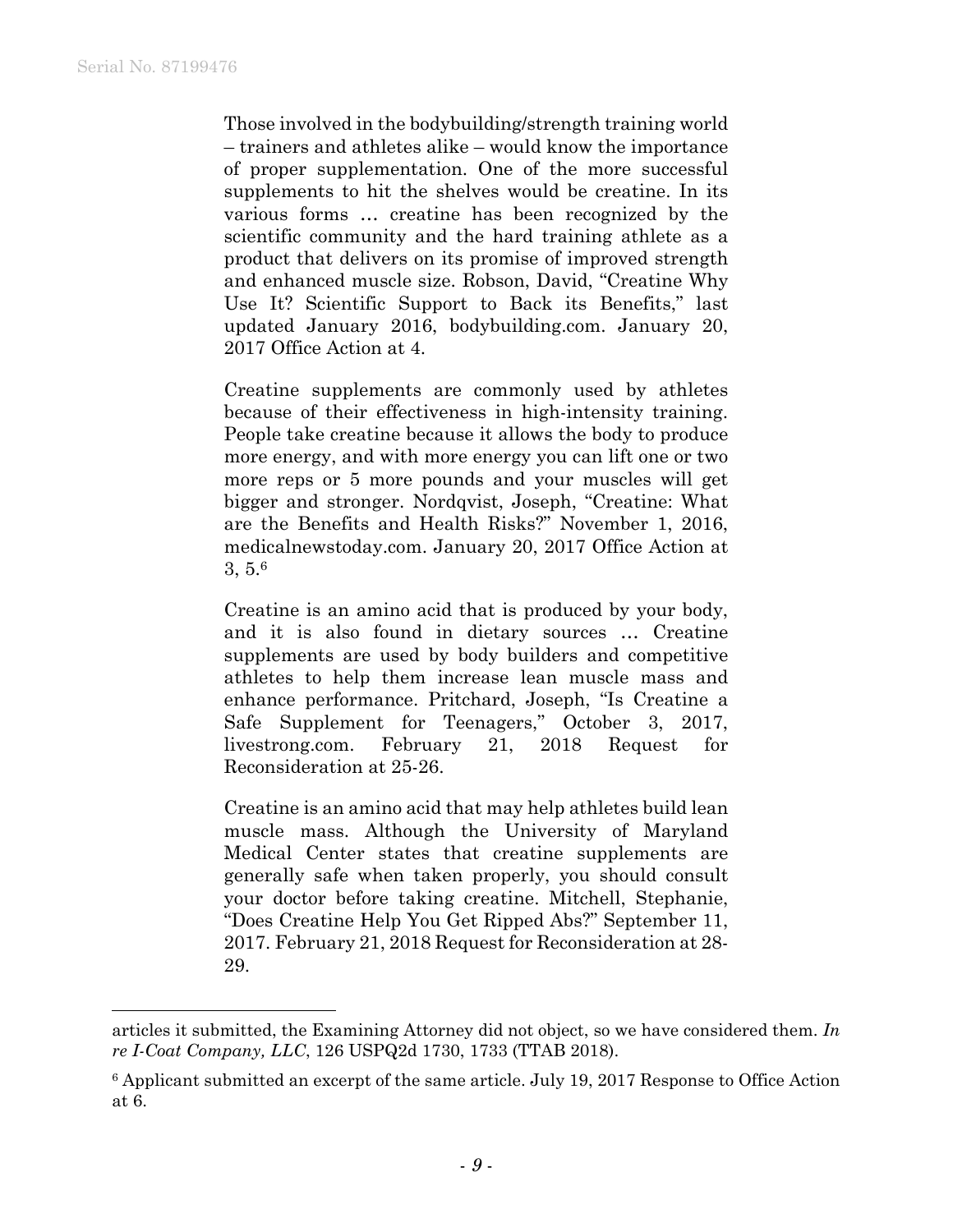A Google search for "creatine gummies" showing two creatine supplements in chewable form:



Universal Nutrition Creatine Chews Grape 144 Chews -Creatine \$12.78 from 5+ stores 46 product reviews Universal Nutrition · Supplements · Magnesium · Creatine · Chews Other options: Orange (\$11)



Betancourt Nutrition Creatine Chewie Variety 160 tablets \$25.99 from 2 stores Weight Control · Supplements · Protein · BCAA · Creatine · Chewable

February 21, 2018 Request for Reconsideration at 36-37.

IV. Analysis

Based on the evidence of record, the applied-for mark CREATINE GUMMIES is merely descriptive of Applicant's "dietary and nutritional supplements containing creatine." Applicant's arguments as to the multiple meanings for "gummies" and that consumers may mistake "creatine" for "creative" suggests that the terms, both separately and in combination, should be viewed in the abstract. But, as noted, the question of whether a term is merely descriptive must be determined in relation to the identified goods. "It is well settled that so long as any one of the meanings of a term is descriptive, the term may be considered to be merely descriptive." *In re Chopper Industries*, 222 USPQ 258, 259 (TTAB 1984); *see also*, *In re IP Carrier*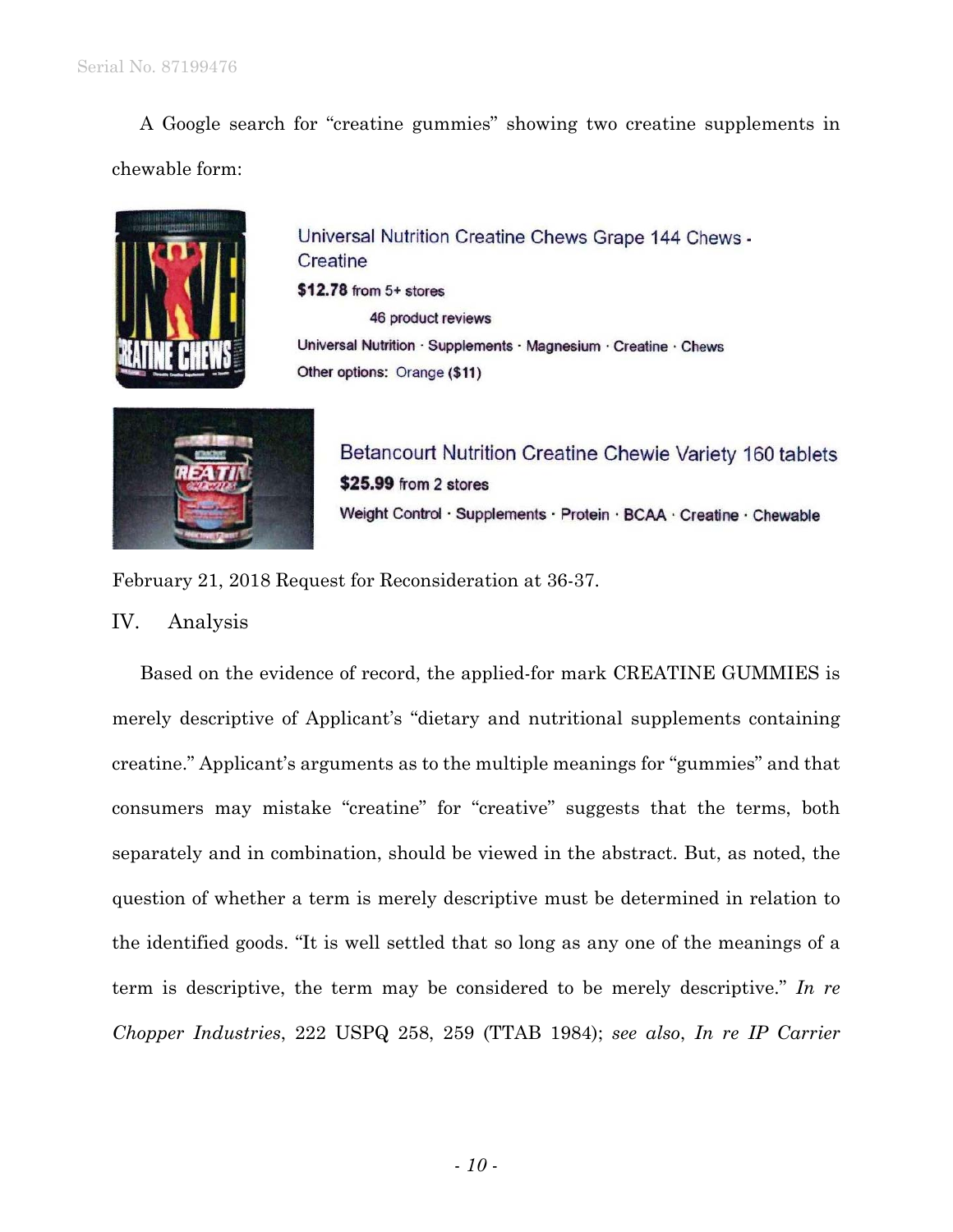$\overline{a}$ 

*Consulting Group*, 84 USPQ2d 1028, 1034 (TTAB 2007); *In re Bright-Crest, Ltd.*, 204 USPQ 591, 593 (TTAB 1979).7

Because "creatine" identifies an ingredient in Applicant's goods, it is merely descriptive. *Real Foods Pty Ltd. v. Frito-Lay N. Am., Inc*., 906 F.3d 965, 128 USPQ2d 1370, 1375 (Fed. Cir. 2018) (citing *In re Gyulay*, 3 USPQ2d at 1009); *In re TriVita, Inc.*, 783 F.3d 872, 114 USPQ2d 1574, 1576 (Fed. Cir. 2015) ("The Board found that the relevant consumer, knowing that the goods are supplements containing nopal cactus juice, would understand the mark NOPALEA to convey information that the goods contain ingredients from the *Nopalea* cactus …Substantial evidence supports the Board's findings, and its conclusion that 'nopalea' is merely descriptive of TriVita's goods."). Applicant's identification of goods is essentially a concession that "creatine" is merely descriptive. *Cf. In re Johanna Farms, Inc*., 222 USPQ 607, 609 (TTAB 1984) (the "term 'yogurt' is concededly the name of the goods. That fact is uncontrovertible where, as here, the same term has been used in the identification of goods for which registration is sought."). The record shows that producers of creatine supplements use "creatine" in the supplement name which also supports a descriptiveness finding. *Real Foods,* 128 USPQ2d at 1375 (evidence of the term "thins" being used in marks for competitors' similar snack food products, (such as "Pita Thins," and "Wheat Thins"), is relevant evidence of descriptiveness).

<sup>7</sup> As indicated, Applicant submitted a number of dictionary definitions for "Gummy" and a Wikipedia entry for gummi candy. Applicant also submitted a Wikipedia entry for "Gummy," a Korean singer, as well as a website printout for Haribo gummi bears. We do not find the definitions or the portion of the Wikipedia article relating to gummi candy, the website relating to gummi bears, or the Wikipedia article relating to the stage name of singer "Gummy" probative when considered in connection with the goods.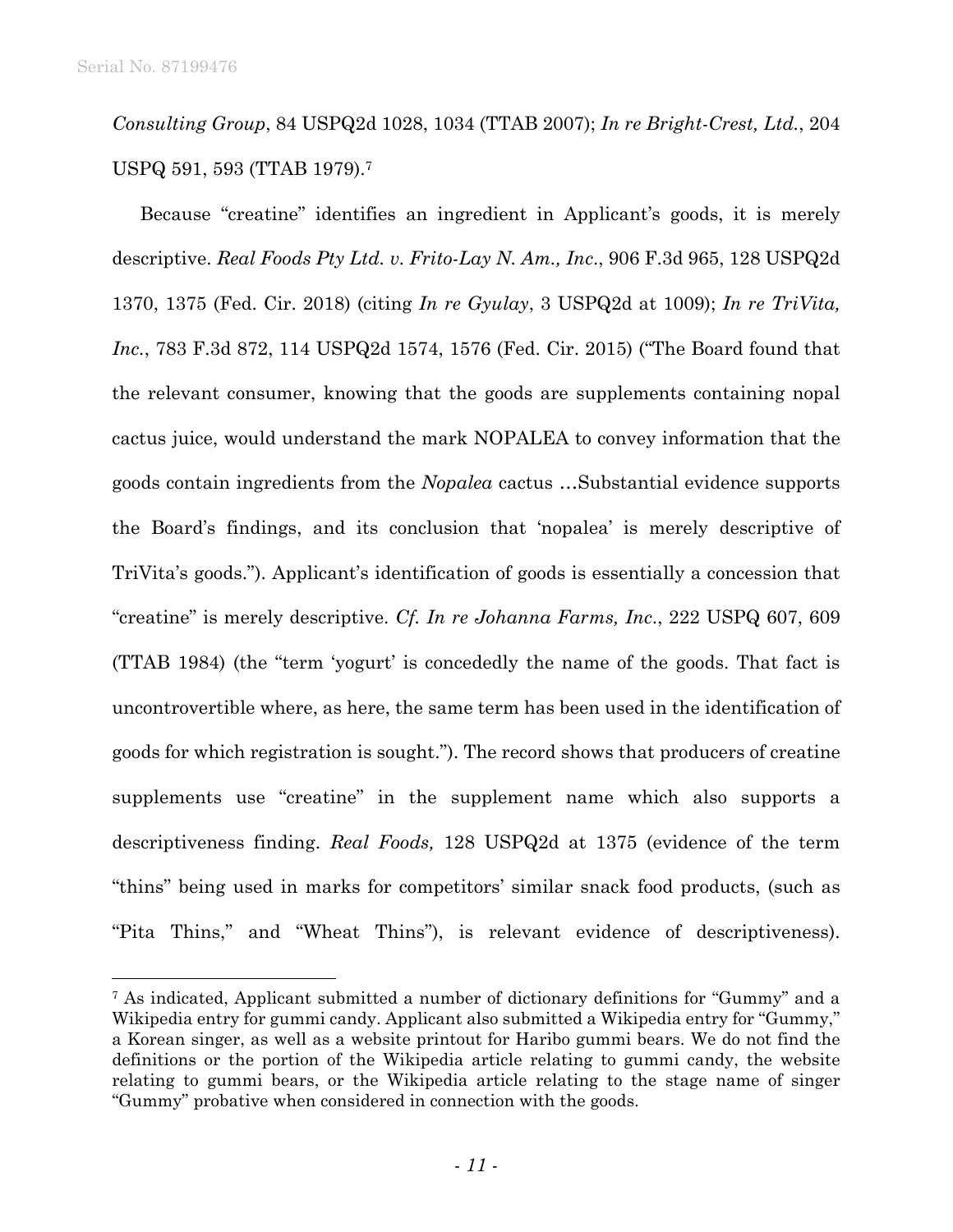$\overline{a}$ 

Additionally, the Internet articles provided by both the Examining Attorney and Applicant show that creatine may be offered as a type of dietary and nutritional supplement, further establishing the descriptiveness of the term in relation to Applicant's goods.

The term "gummies" in Applicant's mark describes the chewable form of Applicant's vitamins/supplements, similar to gummy candy. The third-party registrations evidence the descriptive significance of the word "gummies" for vitamins and dietary and nutritional supplements. The Google searches showing third-party use of "gummy" and "gummies" by producers of dietary and nutritional supplements, and the use of the term "gummy" or "gummies" in articles relating to dietary and nutritional supplements further establish that the term "gummies" and its singular form "gummy" are at best merely descriptive of dietary and nutritional supplements.

Thus, the combined term CREATINE GUMMIES describes a dietary or nutritional supplement in gummy form that contains creatine. The combination of the two individual terms does not evoke a new and unique commercial impression apart from their descriptive meaning.

It is not relevant that there is no evidence of any use of the term CREATINE GUMMIES in the marketplace.8 Although evidence of competitors' use of the appliedfor mark would be relevant evidence of the mark's descriptiveness, the opposite is not true, i.e., the lack of such evidence does not show that a mark is not merely

<sup>8</sup> Applicant argues that "creatine" is not widely used in the marketplace. However, the Office is not required to show widespread use in order to establish that a term is merely descriptive.